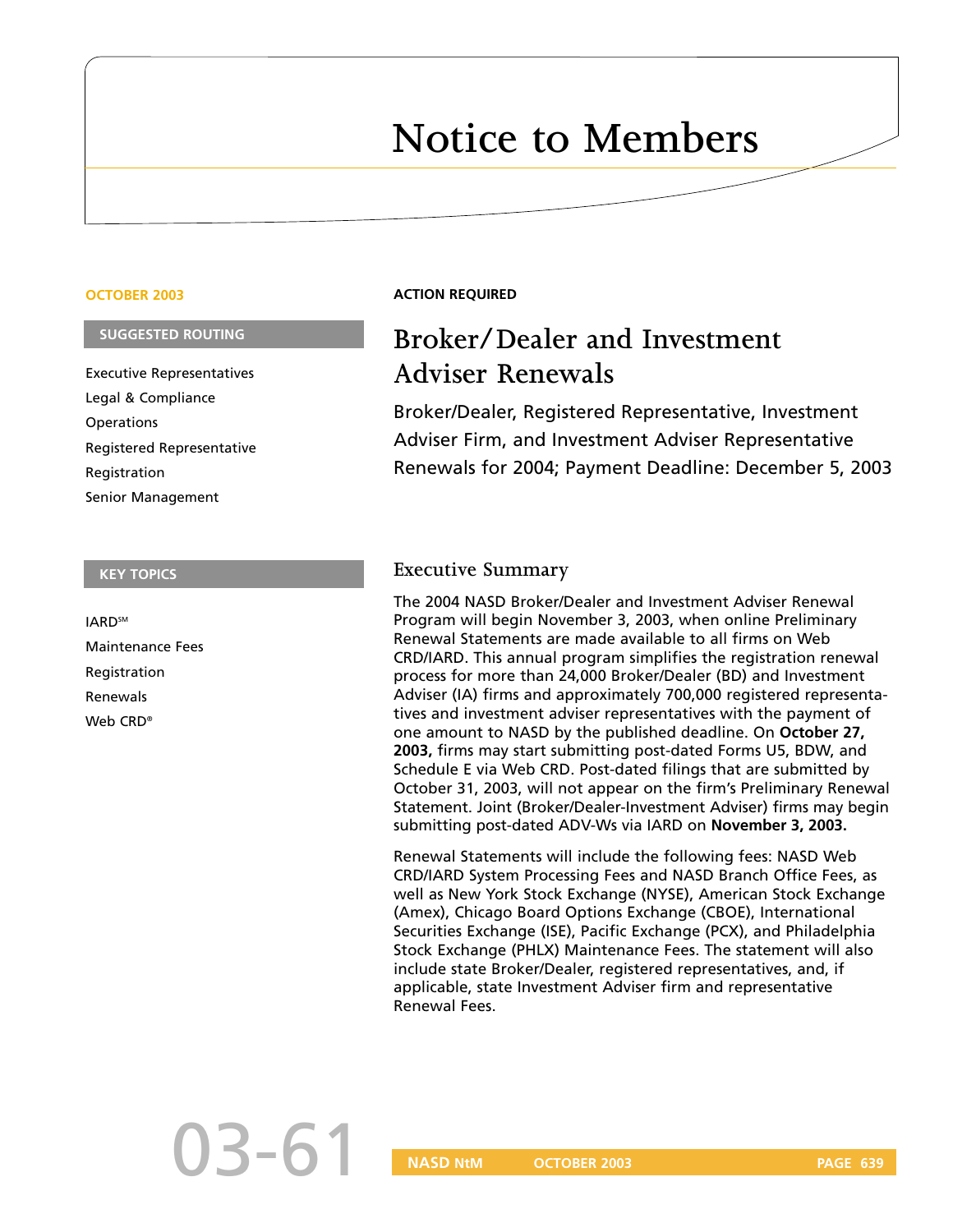Members should read this *Notice to Members;* any instructions posted to NASD's Web Site at *www.nasdr.com/3400.asp,* especially the Registration and Disclosure Fall *Bulletin,* which will be a special Renewal Program edition; the Investment Adviser Web Site, if applicable, at *www.iard.com/renewals.asp;* and any mailed information to ensure continued eligibility to do business as of January 1, 2004. Members should also visit the Renewal Program Web Pages at *www.nasdr.com/3400\_renewals\_intro.asp* to review Renewal information.

# **Questions/Further Information**

Questions concerning this *Notice* may be directed to the Gateway Call Center at (301) 869-6699.

# **Preliminary Renewal Statements**

Beginning November 3, 2003, Preliminary Renewal Statements will be available for viewing and printing in Web CRD/IARD for all entitled users. The statements will include the following fees: Web CRD/IARD System Processing Fees; NASD Branch Office Fees; NYSE, Amex, CBOE, ISE, PCX, and PHLX Maintenance Fees; state Agent Renewal Fees; state Broker/Dealer, and, if applicable, Investment Adviser Firm and Representative Renewal Fees. NASD must receive **full** payment of the November Preliminary Renewal Statement amount **no later than December 5, 2003.**

If payment is **not** received by the December 5, 2003, Payment Due Date, the firm will be assessed a **Renewal Payment Late Fee.** This Renewal Payment Late Fee will be included as part of the firm's Final Renewal Statement and will be calculated as follows: 10% of a member firm's cumulative Final Renewal Assessment or \$100, whichever is greater, with a cap of \$5,000. Please see *Notice to Members (NtM) 02-48* at *www.nasdr.com/pdf-text/0248ntm.pdf* for more details.

#### **Fees**

A fee of \$30 will be assessed for each person who renews his/her registration with **any regulator** through Web CRD. Please see *NTM 02-41* at *www.nasdr.com/pdftext/0241ntm.pdf* for more details. Firms can access a listing of agents for whom they were assessed a fee in their Preliminary Renewal Statement by requesting the Renewals-Firm Renewal Roster. The report will be available when the Renewal Statements are available.

An NASD **Branch Office Assessment Fee** of \$75 per branch will be assessed based on the number of active NASD branches at the time the Preliminary Renewal Statement is generated.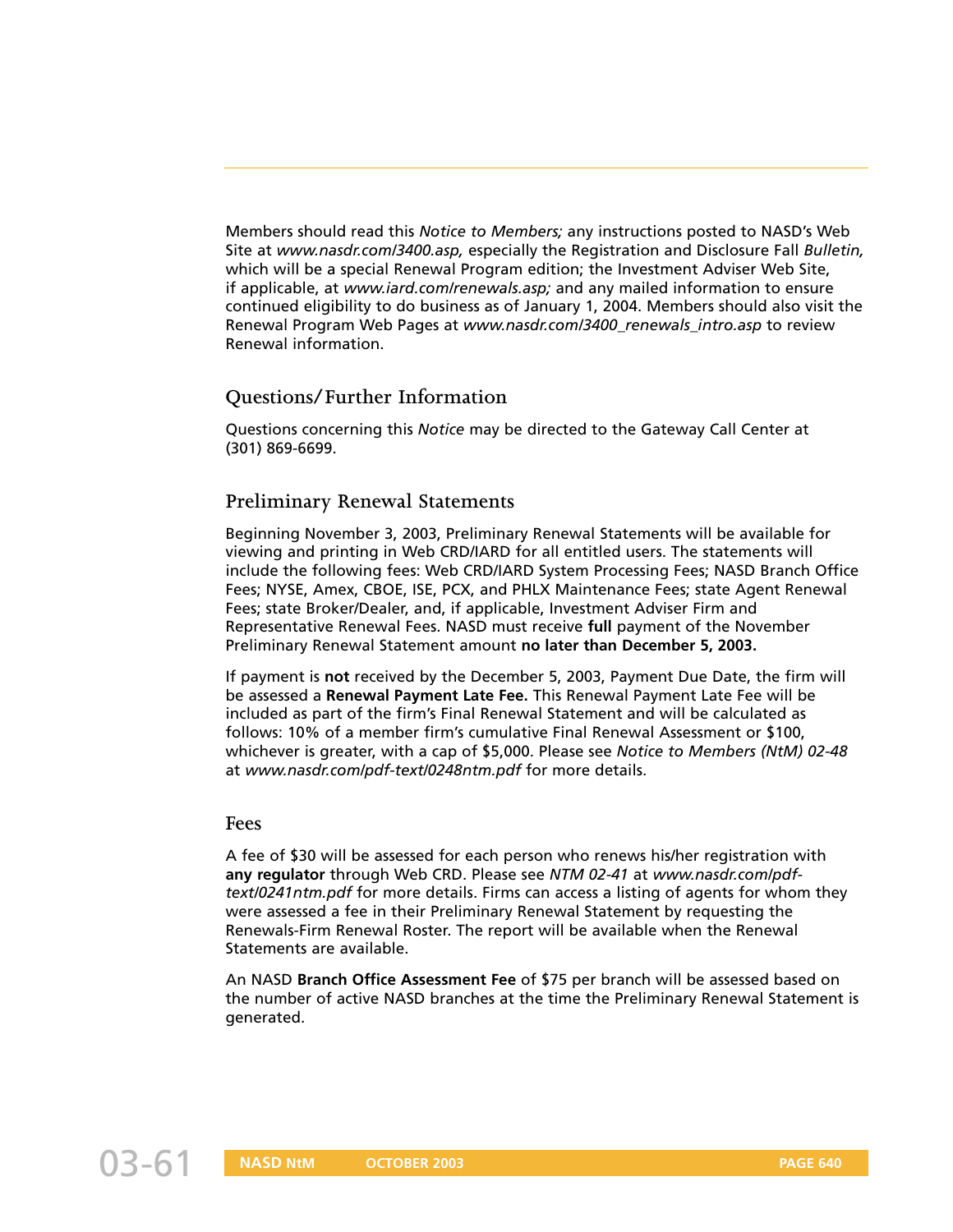The **IARD Firm System Fee** of \$100 will be assessed for every state-registered Investment Adviser firm who renews through the IARD Program.

The **RA Renewal System Processing Fee** of \$45 will be assessed for every Investment Adviser Representative who renews through the IARD Program.

This year, as last year, NASD Personnel Assessment Fees will **not** be assessed through the NASD Renewal Program. NASD will mail all NASD member firms a separate billing for this during the first quarter of 2004.

Renewal Fees for NYSE, Amex, CBOE, PCX, ISE, PHLX, and state registrations are also assessed in the Preliminary Renewal Statement. NYSE, Amex, CBOE, PCX, ISE, and PHLX Maintenance Fees and state Renewal Fees collected by NASD for firms that are registered with those exchanges and jurisdictions, as well as NASD Renewal Fees, are based on the number of NASD, NYSE, Amex, CBOE, PCX, ISE, and PHLX and stateregistered personnel employed by the member firm.

Some participating jurisdictions may require steps beyond the payment of Renewal Fees to NASD to complete the Broker/Dealer or Investment Adviser renewal process. Firms should contact each jurisdiction directly for further information on its renewal requirements (see the SRO/State Directory at *www.nasdr.com/3450.htm.*

For detailed information regarding Investment Adviser Renewals, you may also visit the Investment Adviser Web Site, *www.iard.com.* A matrix that includes a list of Investment Adviser Renewal Fees for jurisdictions that participate in the 2004 IARD Renewal Program is posted at *www.iard.com/pdf/reg\_directory.pdf.*

#### **Renewal Payment**

Firms have four (4) payment methods available to pay 2004 Renewal Fees:

- ➧ Web CRD/IARD E-Pay,
- Wire transfer.
- ➧ Check, or
- ➧ Transfer of the entire amount from the firm's Daily to Renewal Account. (Note: The entire amount of the payment must be available.)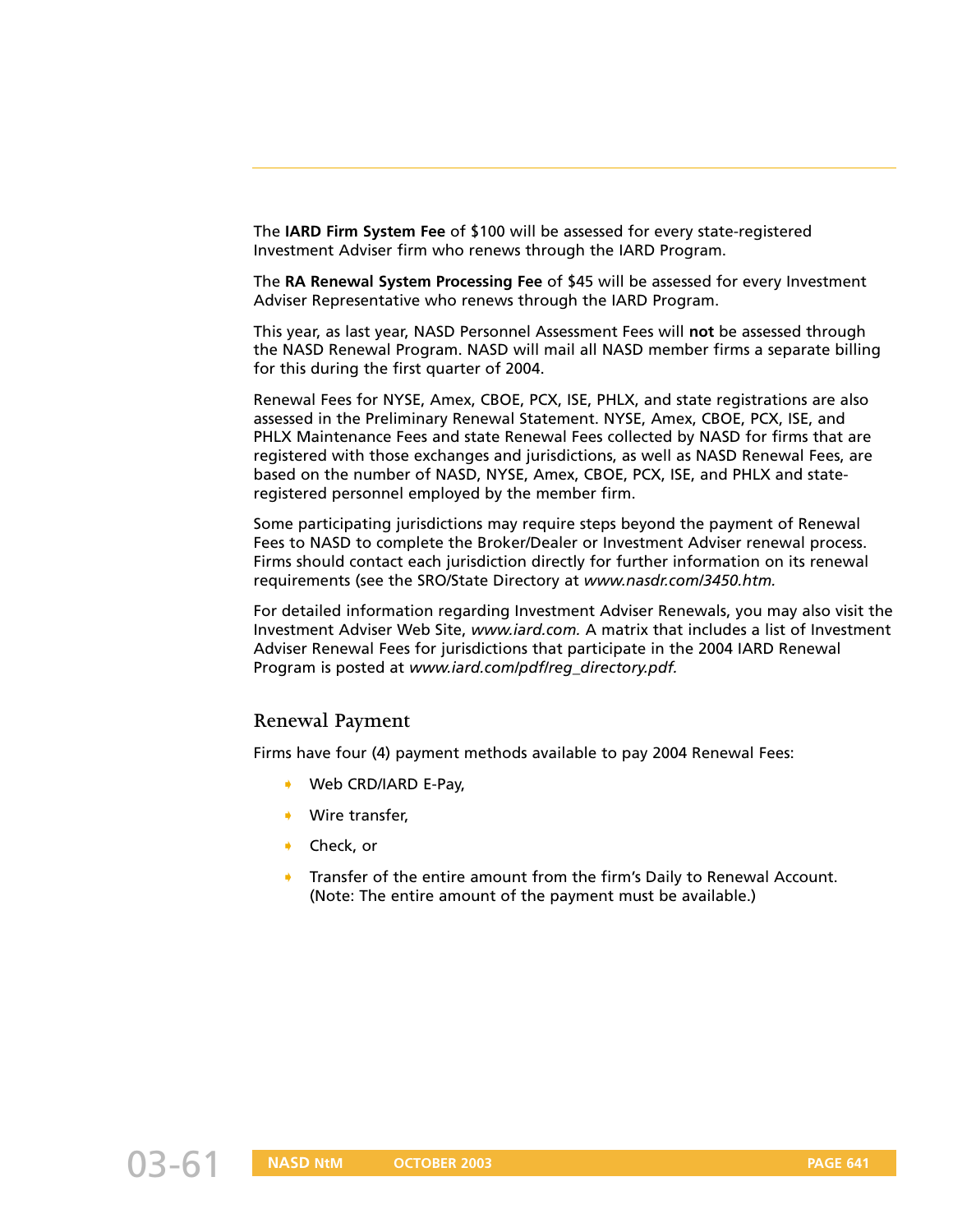# **Web E-Pay Instructions**

The E-Payment application is accessible from either the NASD *(www.nasdr.com/3400.asp)* or IARD *(www.iard.com)* Web Sites and from both the Preliminary and Final Renewal Statements and allows firms to make an ACH payment from a designated bank account to their Web CRD/IARD Renewal Account. In order for funds to be posted to the firm's Renewal Account by December 5, 2003, payment must be submitted electronically, **no later than** 8:30 p.m., Eastern Time (ET), on **December 3, 2003.**

#### **Check Instructions**

The check should be drawn on the member firm's account, with the firm's CRD Number included on the front of the check, along with the word "Renewals" in the memo line.

Firms should mail their Renewal Payment, along with the first page of their online Renewal Statement, directly to:

#### **U.S. Mail**

NASD, CRD-IARD P.O. Box 7777-W8705 Philadelphia, PA 19175-8705 (Note: This P.O. Box will not accept courier or overnight deliveries)

#### **or**

#### **Express/Overnight Delivery**

NASD, CRD-IARD W8705 c/o Mellon Bank, Rm 3490 701 Market Street Philadelphia, PA 19106 Telephone No: (301) 869-6699

Member firms should use the blue, pre-addressed Renewal Payment envelope that they should receive the first week of November; or, if using their own payment envelope, firms should use the full address, as noted above, including the "W8705" number.

**Please note: The addresses for Renewal Payments are different from the addresses for funding your firm's CRD or IARD Daily Account.**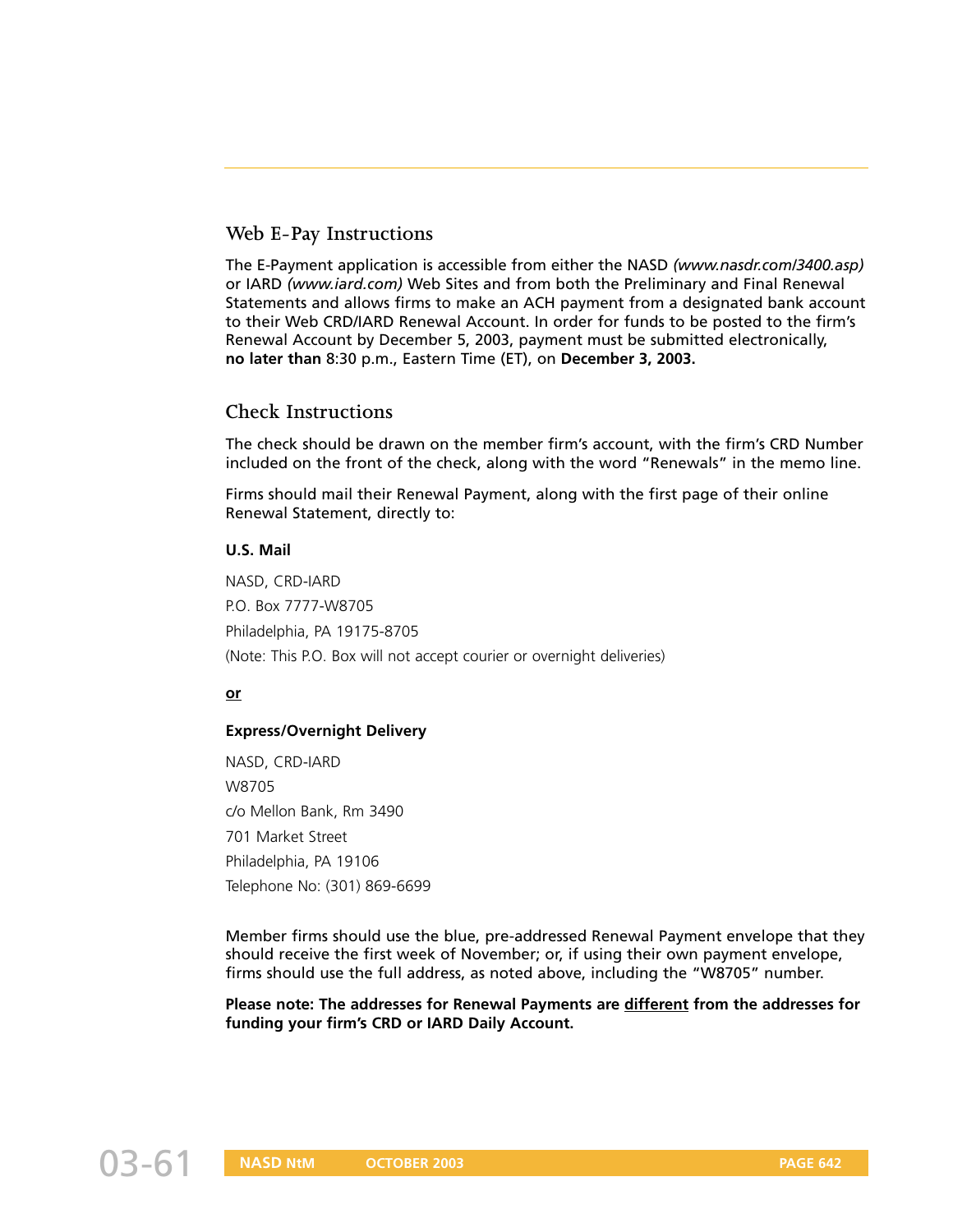To ensure prompt processing of your Renewal Payment check:

- ➧ Include a printout of the first page of your Preliminary Renewal Statement with payment.
- ➧ Do **not** include any other forms or fee submissions.
- ➧ Write your Firm's CRD Number and the word "Renewals" on the check memo line.
- Be sure to send your payment either in the blue pre-addressed Renewal Payment envelope that will be mailed to you or write the address on the envelope exactly as noted above.

#### **Wire Payment Instructions**

Firms may wire full payment of the Preliminary Renewal Statement by requesting their bank to initiate the wire transfer to: The Riggs National Bank in Washington, DC Firms should provide their bank the following information:

| Transfer funds to:                     | Riggs National Bank in Washington, D.C. |
|----------------------------------------|-----------------------------------------|
| ABA Number:                            | 054-000030                              |
| Beneficiary:                           | <b>NASD</b>                             |
| <b>NASD Regulation Account Number:</b> | 086-761-52                              |
| Reference Number:                      | Firm CRD Number and the word "Renewals" |

To ensure prompt processing of a Renewal Payment by wire transfer:

- ➧ Remember to inform the bank that the funds are to be credited to the **NASD Bank Account,**
- Provide the Firm's CRD Number and the word, "Renewals" as reference only, and
- Record the Confirmation Number of the wire transfer provided by the bank.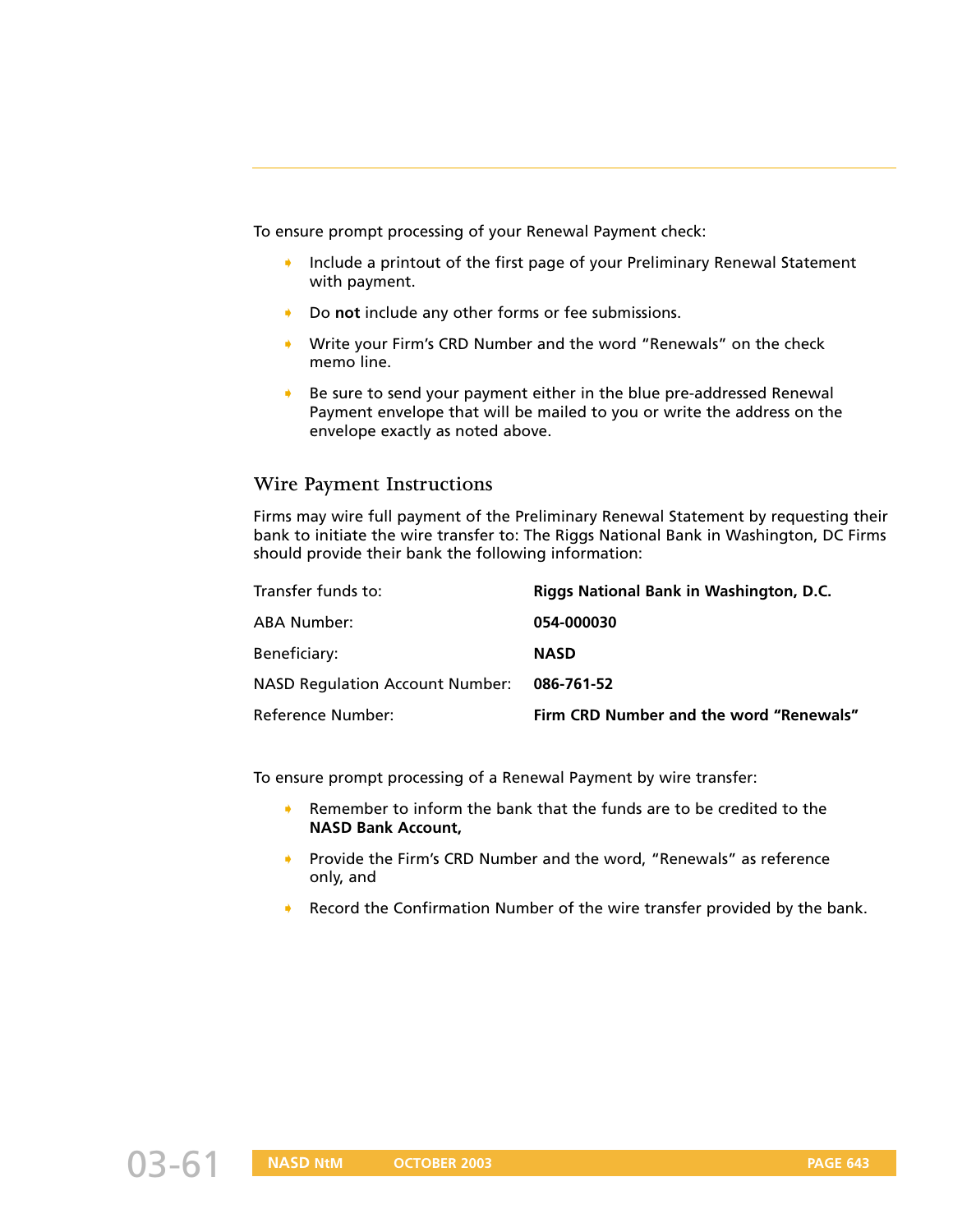# **Transfer of Funds Instructions**

Firms may also call the Gateway Call Center at (301) 869-6699 and request that a transfer of the **full** Renewal balance be transferred from the firm's Daily to Renewal Account. The firm must have the available funds in its Daily Account in order for the transfer to be processed.

Members are advised that failure to return full payment of their Preliminary Renewal Statement to NASD by the December 5, 2003, deadline could cause a member to become ineligible to do business in the jurisdictions effective January 1, 2004.

# **Renewal Reports**

Beginning November 3, 2003, the Renewal Reports are available to request, print, and/or download via Web CRD. There will be three reports available for reconciliation with the Preliminary Renewal Statement. All three reports will also be available as downloads:

**Firm Renewal Report –** applicable to Broker/Dealer and Investment Adviser firms. This report lists individuals included in the 2004 Renewal Program processing and includes Billing Codes (if they have been supplied by the firm).

**Branches Renewal Report –** applicable to NASD members. This report lists each branch registered with NASD for which the firm is being assessed a fee. Firms should use this report to reconcile their records for Renewal purposes.

**Approved AG Reg Without NASD Approval Report –** applicable to NASD members. This report contains all individuals who are not registered with NASD but are registered with one or more jurisdictions. The report should be used throughout the year, including during the annual Renewal Program, as an aid for firms to reconcile personnel registrations. Firms should request this report in October to determine if any NASD registrations need to be requested or jurisdictions terminated prior to Renewal processing for the Preliminary Renewal Statement on November 1. Note: any post-dated U5, BDW, and/or Schedule E terminations submitted by 11:00 p.m., ET, on October 31, 2003, will not appear on the firm's Preliminary Renewal Statement.

# **Filing Forms U5**

Firms may begin submitting post-dated U5 filings on October 27, 2003. If Forms U5 (either Full or Partial) are filed electronically via Web CRD by 11:00 p.m., ET, October 31, 2003, for Agents/Investment Adviser Representatives (RAs) terminating in one or more jurisdiction, those Renewal Fees will **not** be included on the firm's Preliminary Renewal Statement.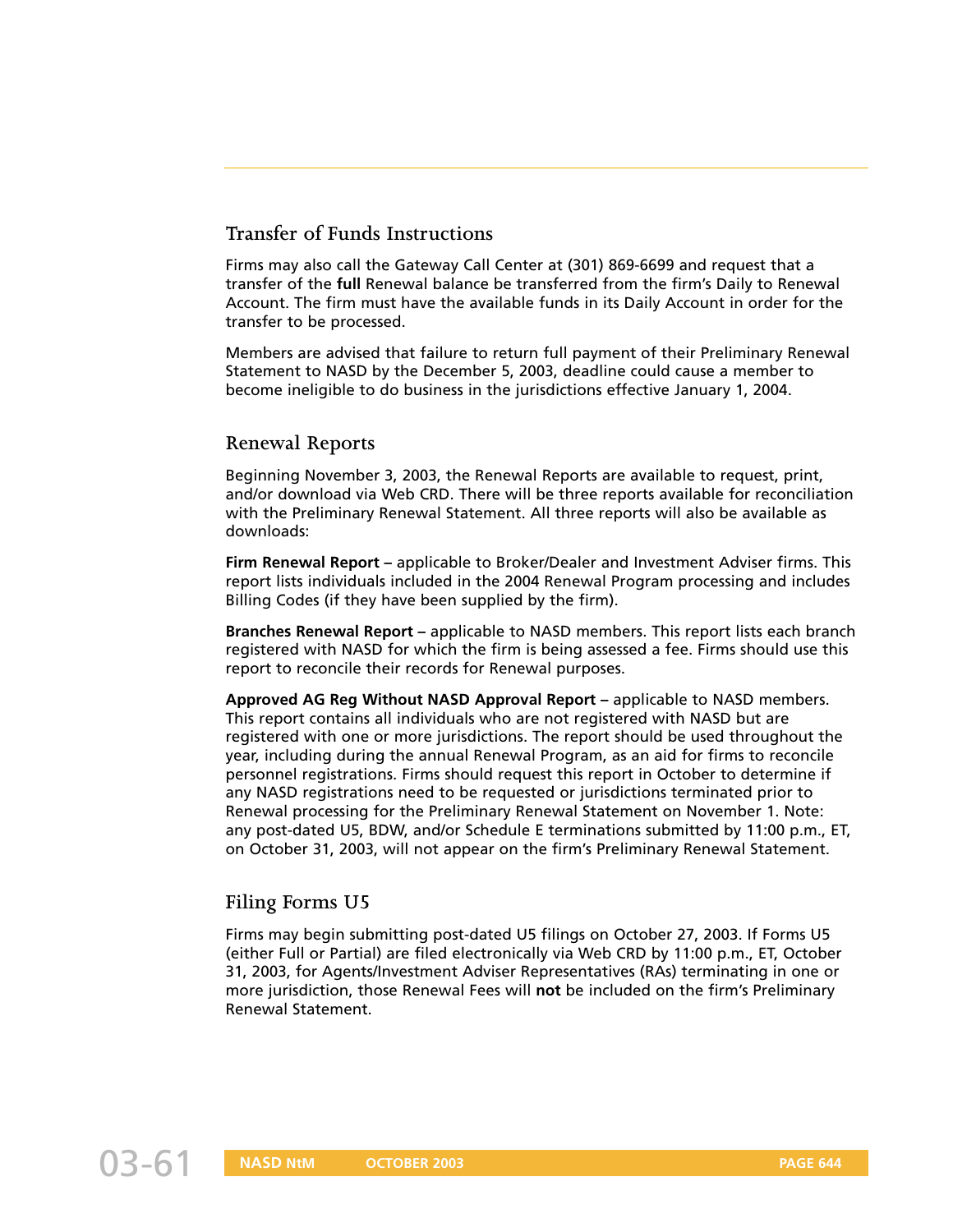The deadline for electronic filing of Forms U5 for firms that want to terminate an agent affiliation before year-end 2003 is 6:00 p.m., ET, on December 20, 2003. Firms may file both Partial and Full Forms U5 with a post-dated **termination date of December 31, 2003.** (This is the only date that can be used for a post-dated Form U5.) The deadline for submission of all EFT (electronic file transfer) filings is also December 20, 2003 (2:00 p.m., ET). For more detailed information on post-dated Forms U5, see the section titled "Post-Dated Form Filings" below.

It is important for firms to be aware that once a post-dated Form U5 is filed for an individual, the firm will not be able to submit either a U4 or U5 Amendment to update disclosure until on or after January 2, 2004.

# **Post-Dated Form Filings**

Firms can begin electronically filing post-dated Forms U5, BDW, and Schedule E via Web CRD on **October 27, 2003.** This functionality allows firms to file a termination form on or after October 27, with a termination date of December 31, 2003. Firms that submit post-dated U5, BDW, and/or Schedule E termination filings by 11:00 p.m., ET, on October 31, 2003, *will not* be assessed Renewal Fees for the terminated jurisdictions on their Preliminary Renewal Statement in November. Joint (Broker/Dealer-Investment Adviser) firms may begin to submit post-dated ADV-Ws on **November 3, 2003.**

Firms that submit post-dated termination filings on or after **November 3, 2003,** will not be assessed Renewal Fees for the terminated jurisdictions on the Final Renewal Statement in January. If a credit is due the firm, it will be transferred to the firm's Daily Account in conjunction with Renewal processing and will be posted there on January 2, 2004. In the case of an overpayment, the firm's Final Renewal Statement will read "Amount Paid in Full," and the deposit will be posted under the Transfer Detail of the firm's Daily Account.

Firms may submit Forms U5, BDW, Schedule E, and ADV-W (both partial and full terminations) until **December 20, 2003,** with a post-dated termination date of **December 31, 2003.** (This is the only date that can be used for a post-dated form filing.) If a Form U5, BDW, Schedule E, or ADV-W indicates a termination date of December 31, 2003, a registered representative, Broker/Dealer, Investment Adviser (firm), or Investment Adviser representative (RA) may continue doing business in the jurisdiction until the end of the calendar year without being assessed 2004 Renewal Fees. Firms are encouraged to access the individual's or firm's form filing history after a termination filing is submitted to ensure that electronic Forms U5, BDW, Schedule E, and ADV-W have been successfully filed.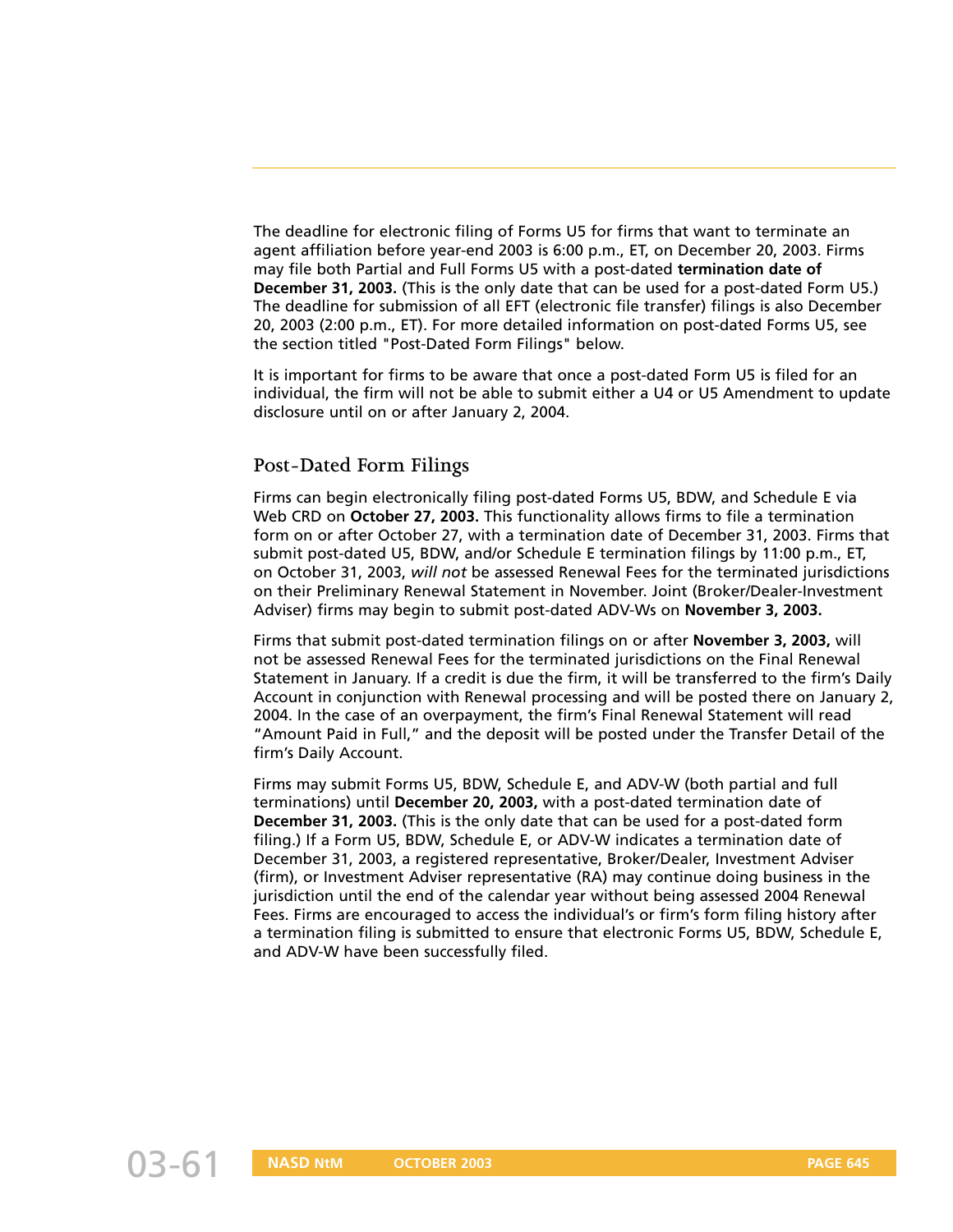Members should exercise care when submitting post-dated Forms U5, BDW, Schedule E, and ADV-W. CRD and IARD will systematically process these forms as they are submitted and NASD **cannot** withdraw a post-dated termination once submitted and processed. If a post-dated, **full** Form U5, BDW, or ADV-W has been submitted but the firm decides it does not want to terminate registration, then a new Form U4, Form BD, or Form ADV must be submitted on or after January 2, 2004, to re-register the representative or firm with jurisdictions. All applicable registration fees will be assessed. If a post-dated **partial** Form U5, BDW, or ADV-W has been submitted but the firm decides it does not want to terminate registration(s), then a Form U4 Amendment, Form BD Amendment, or ADV Amendment, as appropriate, must be submitted on or after January 2, 2004, to re-request registration with those jurisdictions. All applicable registration fees will be assessed.

# **Filing Form BDW**

The CRD Phase II Program allows firms requesting Broker/Dealer termination (either full or partial) to electronically file their Forms BDW via Web CRD. Firms that file either a Full or Partial Form BDW by 11:00 p.m., ET, October 31, 2003, will avoid the assessment of the applicable Renewal Fees on their Preliminary Renewal Statement, provided that the regulator is a CRD Phase II participant. Currently, there are four regulators that participate in Web CRD Renewals for agent fees, but they **do not** participate in CRD Phase II for BD terminations:

- American Stock Exchange
- New York Stock Exchange
- Pacific Exchange
- ➧ Philadelphia Stock Exchange

Firms requesting termination with any of the above-listed regulators must submit a paper Form BDW directly to the regulator, as well as submit one electronically to Web CRD.

The deadline for electronic filing of Forms BDW for firms that want to terminate an affiliation before year-end 2003 is 6:00 p.m., ET, December 20, 2003. This same date applies to the filing of Forms BDW with regulators that are not Phase II participants. For information regarding the post-dating of Forms BDW with the termination date of December 31, 2003, see the section titled "Post-Dated Form Filings."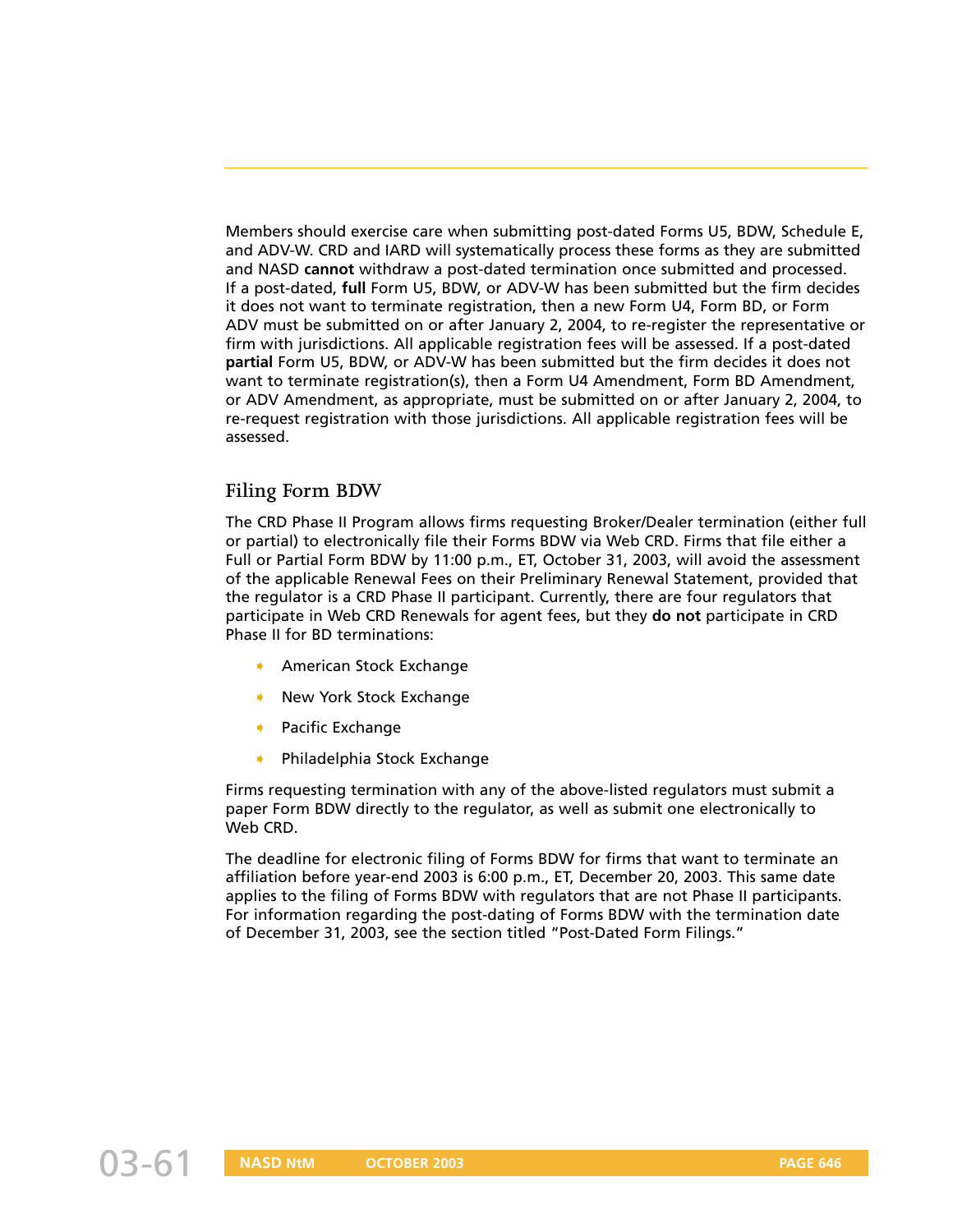# **Filing Forms ADV to Cancel Notice Filings or Forms ADV-W to Terminate Registrations**

Joint (Broker/Dealer-Investment Adviser) firms that file a Form ADV Amendment, unmarking a state (generating the status of "Removal Requested at End of Year"), by 11:00 p.m., ET, October 31, 2003, will avoid the assessment of the applicable Renewal Fees on their Preliminary Renewal Statement. **Post-dated Forms ADV-W cannot be submitted until November 3, 2003.**

The deadline for electronic filing of Form ADV Amendments or Forms ADV-W for firms that want to cancel a Notice Filing or terminate a state registration before year-end 2003 is 6:00 p.m., ET, December 20, 2003. For information regarding post-dating Form ADV-W with the termination date of December 31, 2003, for state registrations see the "Post-Dated Form Filings" section.

# **Removing Open Registrations**

Throughout the year, firms have access to the "Approved AG Reg Without NASD Approval" Report via Web CRD. This report identifies agents whose NASD registrations are either terminated or have been changed to a "purged" status due to the existence of a deficient condition (*i.e.,* Exams or Fingerprints) but maintain an approved registration with a state. Member firms should use this report to terminate obsolete state registrations through the submission of Forms U5 or reapply for NASD licenses through the filing of a Form U4 Amendment. This report should aid firms in the reconciliation of personnel registrations prior to year's end and should be requested prior to October 27, 2003. Requesting this report will enable firms to identify individuals who can be terminated by October 31, 2003, to avoid being charged for those individuals on their Preliminary Renewal Statement. Firms may continue to terminate individuals until the December 20, 2003, 6:00 p.m., ET, deadline.

# **Final Renewal Statements**

Beginning January 2, 2004, NASD will make available Final Renewal Statements via Web CRD and IARD. These statements will reflect the final status of Broker/Dealer, Registered Representative (AG), Investment Adviser Firm, and Investment Adviser Representative (RA) registrations, and/or Notice Filings as of December 31, 2003. Any adjustments in fees owed as a result of registration terminations, approvals, Notice Filings, or transitions subsequent to the processing/posting of the Preliminary Renewal Statement will be made in the Final Renewal Statement on Web CRD.